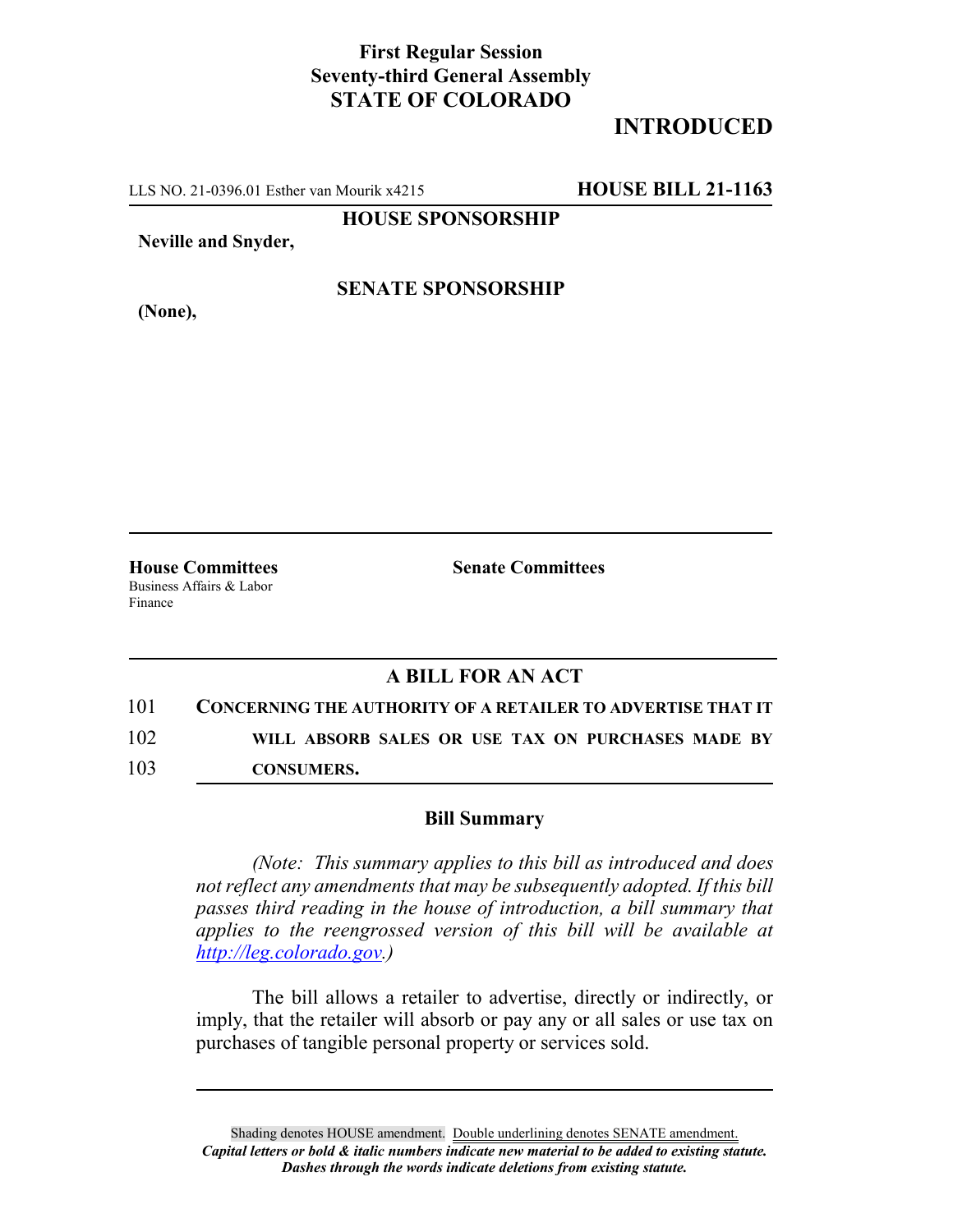*Be it enacted by the General Assembly of the State of Colorado:*

 **SECTION 1.** In Colorado Revised Statutes, **amend** 39-26-108 as follows:

 **39-26-108. Tax may be absorbed.** (1) (a) It is unlawful for Any 5 retailer to MAY advertise, or hold out, or state to the public or to any customer, directly or indirectly, that the tax or any part thereof imposed 7 by this part 1 will be assumed or absorbed by the retailer or that  $\frac{d}{dt}$  will not 8 be added to the selling price of the property sold or if added that it or THE TAX OR any part thereof ADDED TO THE PURCHASE PRICE OF THE TANGIBLE 10 PERSONAL PROPERTY OR SERVICES SOLD will be refunded, Any person 11 violating any of the provisions of sections 39-26-105 to 39-26-113 is 12 guilty of a misdemeanor SO LONG AS:

 (I) THE RETAILER SEPARATELY STATES BOTH THE PURCHASE PRICE OF THE TANGIBLE PERSONAL PROPERTY OR SERVICES SOLD AND THE FULL AMOUNT OF TAX IMPOSED BY THIS PART 1; AND

 (II) FOR EACH SALE FOR WHICH THE RETAILER ASSUMES OR ABSORBS ALL OR ANY PART OF THE TAX IMPOSED BY THIS PART 1, THE RETAILER REMITS TO THE DEPARTMENT OF REVENUE THE FULL AMOUNT OF THE TAX WITH THE RETURN THAT COVERS THE PERIOD IN WHICH THE RETAILER COMPLETED THE SALE OR TRANSACTION.

21 (b) NOTWITHSTANDING ANY SECTION IN THIS PART 1 TO THE 22 CONTRARY, IF A RETAILER AVAILS ITSELF OF THIS SECTION AND ASSUMES 23 OR ABSORBS ALL OR ANY PART OF THE TAX IMPOSED BY THIS PART 1, THE RETAILER IS NOT REQUIRED TO COLLECT THE TAX FROM THE CUSTOMER, 25 BUT IS REQUIRED TO REMIT THE TAX AS SPECIFIED IN SUBSECTION  $(1)(a)(II)$ OF THIS SECTION.

**SECTION 2.** In Colorado Revised Statutes, 39-26-106, **amend**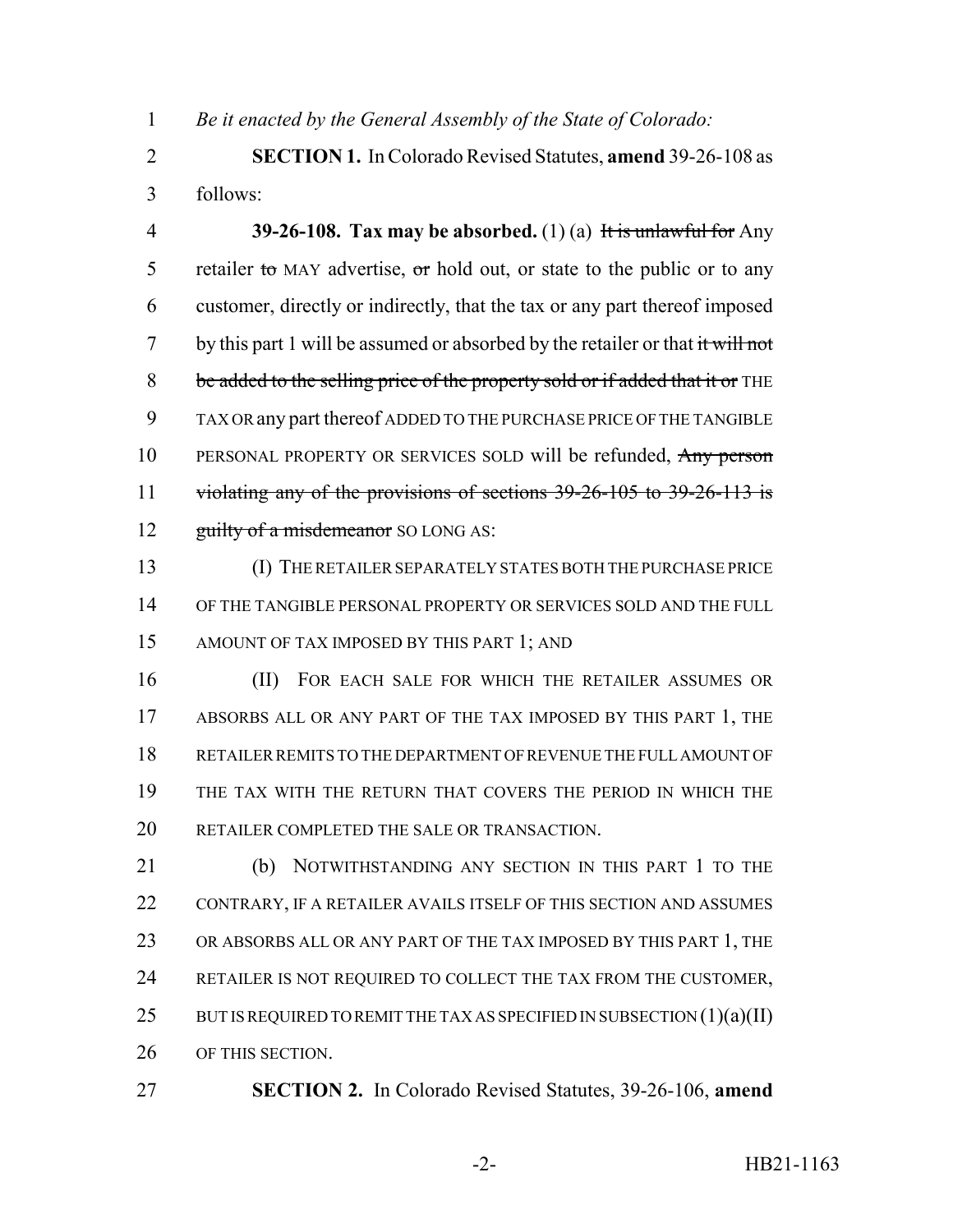(2) as follows:

 **39-26-106. Schedule of sales tax.** (2) (a) Except as provided in 3 paragraph (b) of this subsection  $(2)$  SECTION 39-26-108 (1), retailers shall 4 add the tax imposed, or the average equivalent thereof, to the sale price or charge, showing such tax as a separate and distinct item, and when added such tax shall constitute a part of such price or charge and shall be a debt from the consumer or user to the retailer until paid and shall be recoverable at law in the same manner as other debts. The retailer shall be entitled, as collecting agent of the state, to apply and credit the amount of the retailer's collections against the rate to be paid by the retailer under 11 the provisions of section 39-26-105, remitting any excess of collections over said rate, less the fee retained by the retailer for the collection and remittance of the tax pursuant to said section, to the executive director of the department of revenue in the retailer's next monthly sales tax return. (b) Any retailer selling malt, vinous, or spirituous liquors by the drink or any vendor selling individual items of personal property through 17 coin-operated vending machines may include in his OR HER sales price the 18 tax levied under this part 1. except that no such retailer shall advertise or 19 hold out to the public in any manner, directly or indirectly, that such tax 20 is not included as a part of the sales price to the consumer. The schedule 21 set forth in subsection (1) of this section shall be used by such retailer in determining amounts to be included in such sales price. No such retailer shall gain any benefit from the collection or payment of such tax, except as permitted in section 39-26-105 (1), nor shall the use of the schedule set 25 forth in subsection (1) of this section relieve such retailer from liability 26 for payment of the full amount of the tax levied by this part 1.

**SECTION 3.** In Colorado Revised Statutes, 39-26-111, **amend**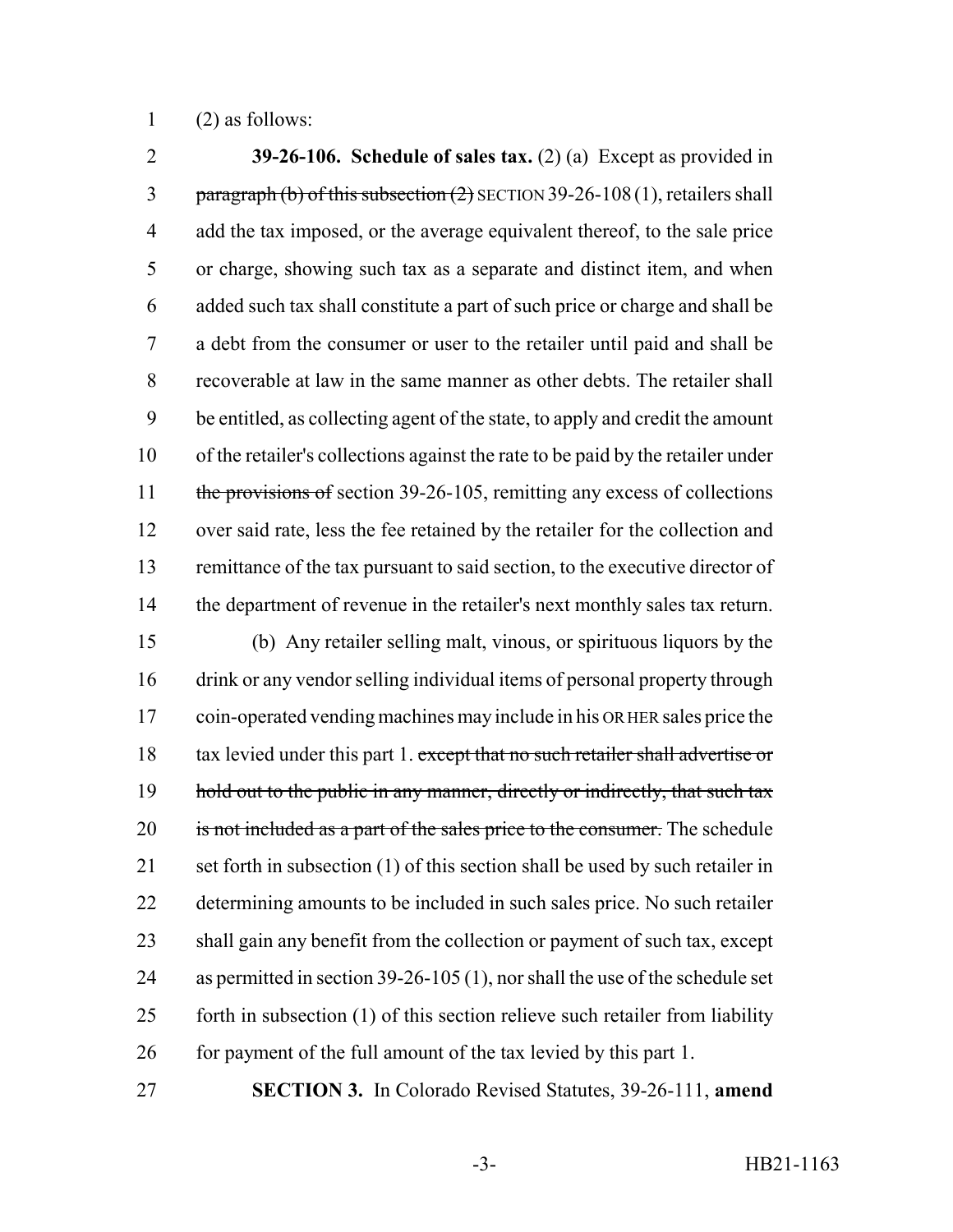(1) as follows:

 **39-26-111. Credit sales.** (1) In case of a sale upon credit, or a contract for sale wherein it is provided that the price shall be paid in installments and title does not pass until a future date, or a chattel mortgage or a conditional sale, there shall be paid upon each payment, upon the account of purchase price, that portion of the total tax which the amount paid bears in the total purchase price. Notwithstanding any other provision of this subsection (1), a retailer doing business wholly or partly on a credit basis may, at his OR HER election, make a return, and remit sales tax on credit sales, on the basis of the aggregate amount of cash received during the month from taxable credit sales. The retailer may determine the tax to be remitted on the basis of his OR HER reasonable 13 estimate of the aggregate amount of tax which THAT he OR SHE has collected from his OR HER credit customers during the month, IF NOT ABSORBING OR OTHERWISE PAYING THE TAX ON BEHALF OF A CONSUMER PURSUANT TO SECTION 39-26-108. A retailer's estimate of the taxes 17 collected OR PAID on credit sales made in any month (referred to in this section as "base month") shall be deemed reasonable if the cumulative 19 sum of the monthly amounts of taxes on such credit sales remitted by the retailer on or before the close of the third, sixth, ninth, twelfth, and fifteenth calendar months following the base month is not less than twenty-five percent, forty-three and seventy-five one-hundredths percent, sixty-two and five-tenths percent, eighty-one and twenty-five one-hundredths percent, and one hundred percent, respectively, of the total taxes due on the aggregate credit sales made by the retailer in the 26 base month. In no event, however, shall the amount of taxes remitted by the retailer in any month be less than the amount which the retailer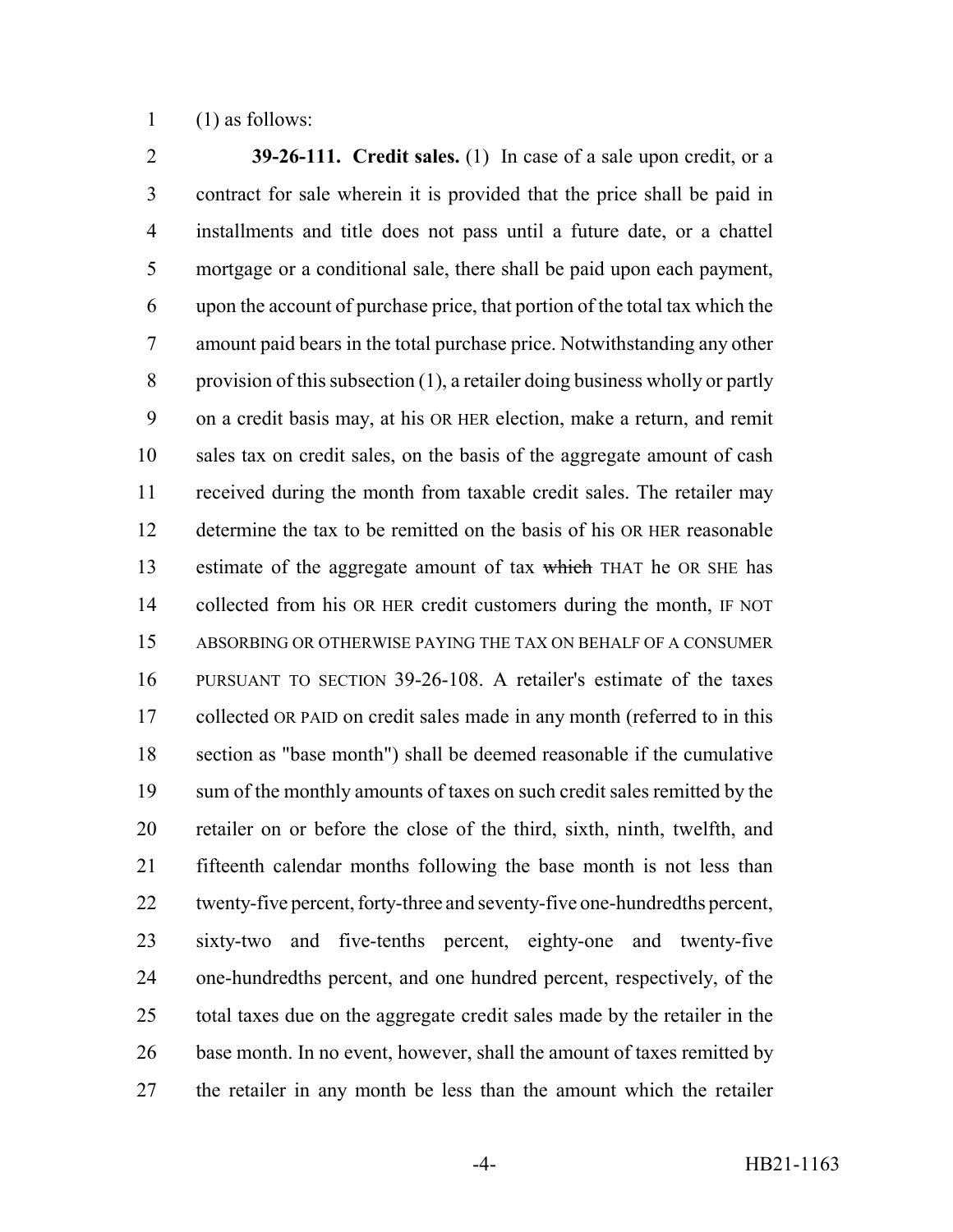actually estimates to have been collected in that month.

 **SECTION 4.** In Colorado Revised Statutes, 39-26-204, **amend**  $3 \qquad (2)(a)$  and  $(3)$  as follows:

 **39-26-204. Periodic return - collection - repeal.** (2) (a) Every retailer, except those retailers described in subsection (2)(b) of this section, doing business in this state and making sales of tangible personal property for storage, use, or consumption in the state, and not exempted as provided in part 7 of this article 26, at the time of making such sales or taking the orders therefor, or, if the storage, use, or consumption of such tangible personal property is not then taxable under this part 2, then at the time such storage, use, or consumption becomes taxable under this part 2, and sourced as provided in section 39-26-104 (3), shall, EXCEPT AS 13 OTHERWISE PROVIDED IN SUBSECTION (3) OF THIS SECTION, collect the tax imposed by section 39-26-202, from the purchaser and give to the purchaser a receipt therefor, which receipt shall identify the property, the date sold or the date ordered, and the tax collected and paid. The tax 17 required to be collected by such retailer from such purchaser shall be displayed separately from the advertised price listed on the forms or advertising matter on all sales checks, orders, sales slips, or other proof of sales.

21 (3) (a) It is unlawful for such A retailer or agent to MAY advertise or hold out or state to the public or to any customer, directly or indirectly, that the tax or any part thereof will be assumed or absorbed by such 24 retailer or agent, or that it will not be added to the selling price of the 25 property sold, or, if added, that it or THE TAX OR any part thereof ADDED TO THE PURCHASE PRICE OF THE TANGIBLE PERSONAL PROPERTY OR SERVICE SOLD will be refunded, SO LONG AS: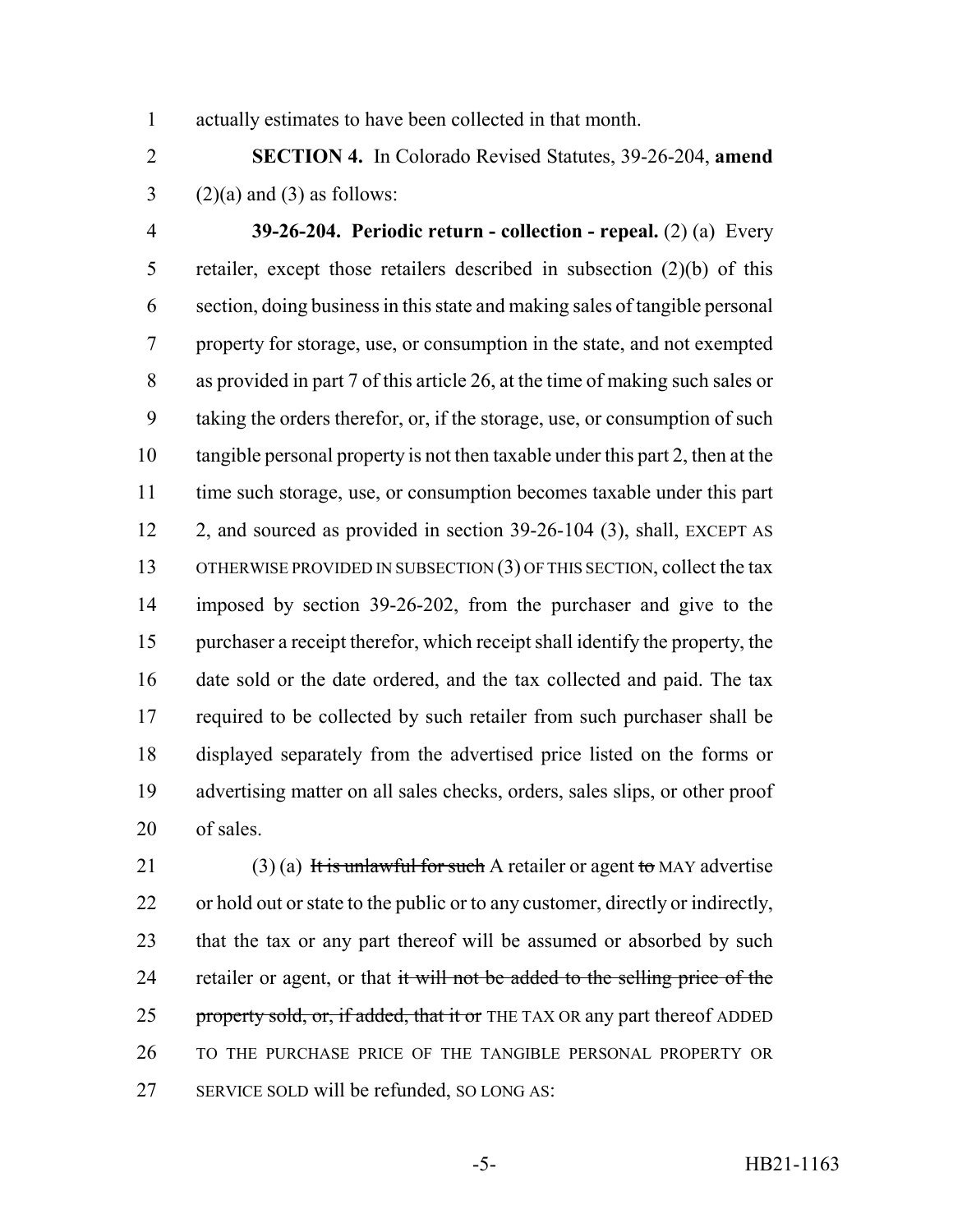(I) THE RETAILER SEPARATELY STATES BOTH THE PURCHASE PRICE OF THE TANGIBLE PERSONAL PROPERTY OR SERVICES SOLD AND THE FULL AMOUNT OF TAX IMPOSED ON THE TANGIBLE PERSONAL PROPERTY OR SERVICES; AND

 (II) FOR EACH SALE FOR WHICH THE RETAILER ASSUMES OR ABSORBS ALL OR ANY PART OF THE TAX, THE RETAILER REMITS TO THE DEPARTMENT OF REVENUE THE FULL AMOUNT OF THE TAX WITH THE RETURN THAT COVERS THE PERIOD IN WHICH THE RETAILER COMPLETED THE SALE OR TRANSACTION.

 (b) The tax required to be collected OR PAID by such retailer or agent shall be remitted to the state in like manner as otherwise provided 12 in this article ARTICLE 26 for the remittance of sales taxes collected OR 13 PAID by retailers, and all such retailers or agents collecting OR PAYING the tax imposed by section 39-26-202 shall make returns on forms provided by the executive director at such times and in such manner as is provided 16 for the making of returns in the payment of the sales taxes. The procedure for assessing and collecting said taxes from such retailers or agents, or 18 from the user when not paid to OR BY a retailer or agent, shall be the same 19 as provided in this article ARTICLE 26 and article 21 of this title TITLE 39 20 for the collection of sales taxes, including collection by distraint warrant, and said taxes due and owing from any retailer or agent for the storage, use, or consumption of tangible personal property shall bear interest and 23 be subject to the same penalties as is provided in this article ARTICLE 26 24 and article 21 of this title TITLE 39 for nonpayment or delinquencies of sales taxes.

 **SECTION 5. Act subject to petition - effective date - applicability.** (1) This act takes effect at 12:01 a.m. on the day following